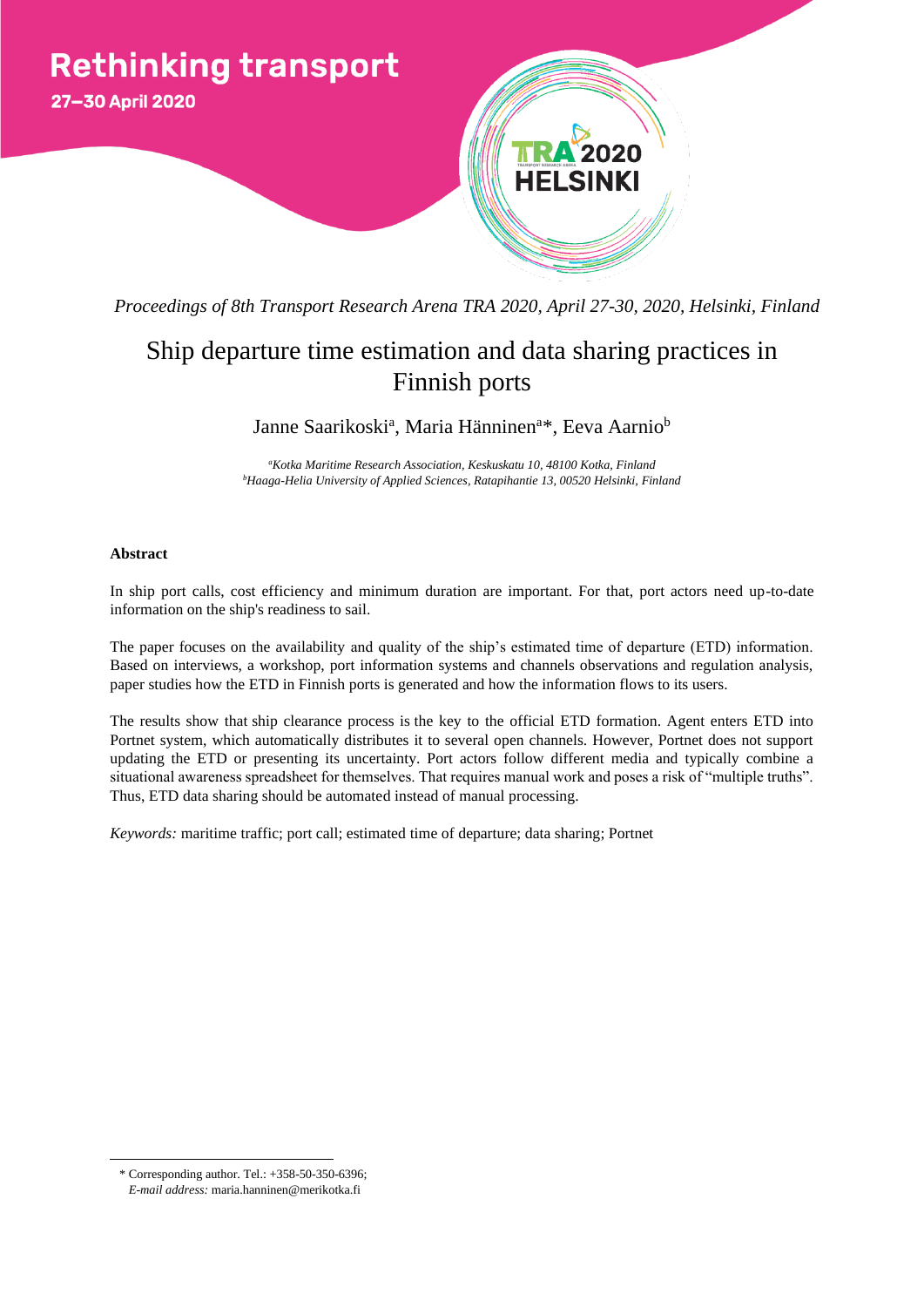# **SHIP DEPARTURE TIME ESTIMATION AND DATA SHARING PRACTICES IN FINNISH PORTS**

## **1. Introduction**

In merchant vessel port calls, cost efficiency and the shortest possible duration are of high importance (Alderton 2014; Ducruet and Merk 2013). The vessel does not generate income for the shipowner while docked. The port authority and the port operator on the quay want the berths to rotate fast. Unnecessary idle time may also have impact on the next port of call of the vessel. On the other hand, less time spent in ports could enable reduced sailing speed at sea, which decreases the ship's  $CO<sub>2</sub>$  emissions (Johnson and Styhre 2015).

The port is a multi-actor environment where representatives of many different organizations work for a smooth port call and the efficiency of the entire logistics chain (Merkel 2016). The challenge is that different parties act according to their own interests, but still no-one can act alone – cooperation is necessary. Whereas the duration of the port call, or the turnaround time, depends most on the quantity of cargo to be unloaded and/or loaded (Iikkanen 2018), certain ship, cargo or documentary checks may also take some time. Furthermore, vessel may also need external assistance from the port for departure, such as linesmen, towing, pilotage and icebreaking. Problems with the availability of the vessel services may delay the departure even if the ship would otherwise be ready to sail.

To be able to allocate limited resources properly and be capable of delivering timely services to vessels in a costeffective manner, the service providers need as accurate and up-to-date information as possible on the ship's readiness to sail. In the future, the importance of high-quality time information will continue to grow, as maritime logistics will be digitalized as part of the development of the entire transport system and tasks carried out by humans are performed by data-based digital systems (Heilig et al. 2019).

Earlier research on vessel port time information has mainly focused on the arrival of the ship (e.g. Jahn and Scheidweiler 2018; Pani et al. 2014; Lang and Veenstra 2010). However, studies focusing on the availability and quality of the estimated time of departure (ETD) in ports remain absent.

This paper focuses on ETD information, which is transmitted in a digital form. The paper has two main research questions (RQs):

**RQ1**. How is the digital ETD information in Finnish ports currently generated? By whom and on what basis? What is the process of knowledge formation? What development needs can be identified in knowledge formation?

**RQ2.** How does the departure time information flow to those in need? Who are the parties involved in the ETD process and who base their activities on it? In which channels and media does the time information appear? How to describe the data stream? What are the development needs for access to information?

This study focuses on Finnish ports, but the results are comparable to all locations that have similar arrangements for port operations. For comparison and discussion, a brief literature review is provided on the solutions outside Finland.

# **2. Port call collaboration and information sharing outside Finland**

In order to improve the flow of information and collaboration, port community systems (PCS) have been established in several ports around the world. Instead of traditional bilateral communication, information – e.g. departure time data – is gathered in one place, accessible to all parties. PCS systems seem to focus on large ports, especially ports for large containers ( $\geq 1$  million TEU/a). Well-known European systems include PortBase in the Netherlands and DAKOSY, which started in the 1980s in the port of Hamburg. There seems to be only a few PCS systems in the Baltic Sea region and none in Finland. (Posti et al. 2010.)

Recently the focus has shifted from port-specific systems to industry-wide standards in information sharing. The Sea Traffic Management project – led by Swedes – has created a Port Collaborative Decision Making (Port CDM) concept (Lind et al. 2018a). The concept aims to improve port access by defining internationally and collectively used operating models and technical details for port communication. Better information sharing, concerning for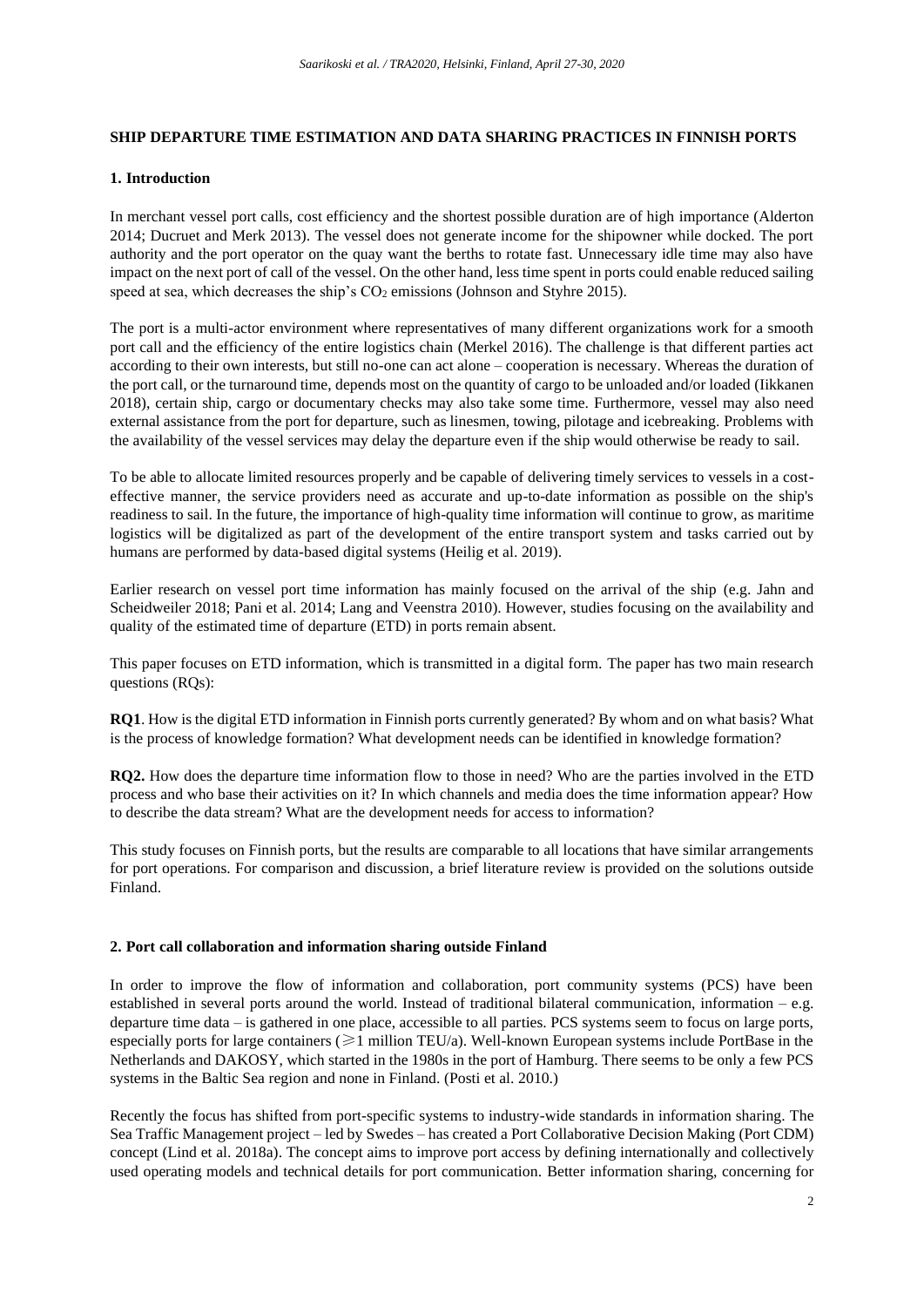example departure time, should improve port fluency and performance. Also, from the vessel's perspective, fluency is important. According to a previous study, the average non-productive waiting time at departure was approx. 1.5 hours. (Lind et al. 2018b). The waiting time could be reduced to an estimated half an hour by improved collaboration and information sharing, which would mean about one hour of time savings per port call.

### **3. Study design, data, and methods**

To be able to answer the defined research questions, data was gathered from four main sources: 1) interviews; 2) observing port information systems and time information channels; 3) analysing port call regulation; and 4) an expert workshop.

Interviews to port community members (20 persons) were conducted between September–November 2018, and the aim was to examine the significance of time information from the perspective of different actors. Interviewees represented a wide range of port call actors (shipowners, agents, port authorities, terminal operators, pilotage, icebreaking, towing, VTS and Finnish Transport Agency). In addition, one aviation expert was interviewed for understanding the possible similarities to aircraft airport visits. All interviews were personal one-to-one interviews with a loose structure enabling respondents to present their own ideas and comments on the topic.

Interviews were augmented by observations to port community IT systems and time data media. In addition, regulation concerning port calls was analysed in depth. Final form of data collection was an expert workshop (40 participants) in March 2019. The aim of the workshop was to validate earlier findings and acquire new viewpoints.

## **4. Results**

#### *4.1. Generation of ETD*

The key factors to the formation of official departure time information are the ship's port agent (either shipowner's internal personnel or external agent company) and the ship clearance process. The agent acts as a producer and intermediary of information. When assessing the duration of the port visit, the cargo handling and vessel service needs are considered. The time of the year and the conditions also affect in the Baltic Sea region. In assessing the duration of cargo handling, the agent utilizes his/her own experience-based knowledge, information on cargo operator's handling capacity and numerical data from various technical documents describing the effectiveness of terminal cargo handling. As cargo handling is the most important factor in the duration of port operations, cooperation between the ship's agent and the port operator is crucial.

In Finland, there are no PCS systems in use. The closest example is the mandatory vessel traffic reporting system Portnet (Finnish Customs 2019). The agent establishes a port call to Portnet and announces the estimated departure time, which forms the official departure time information (Fig 1). When the background factors change, the ETD should be updated actively. However, according to users, Portnet is poorly usable for real-time updating of the situation and enrichment of the time information. Agents do not actively update the situation during the port visit to Portnet, nor does it have any incentives.



Fig. 1 Generation process of departure time pre-information before the port call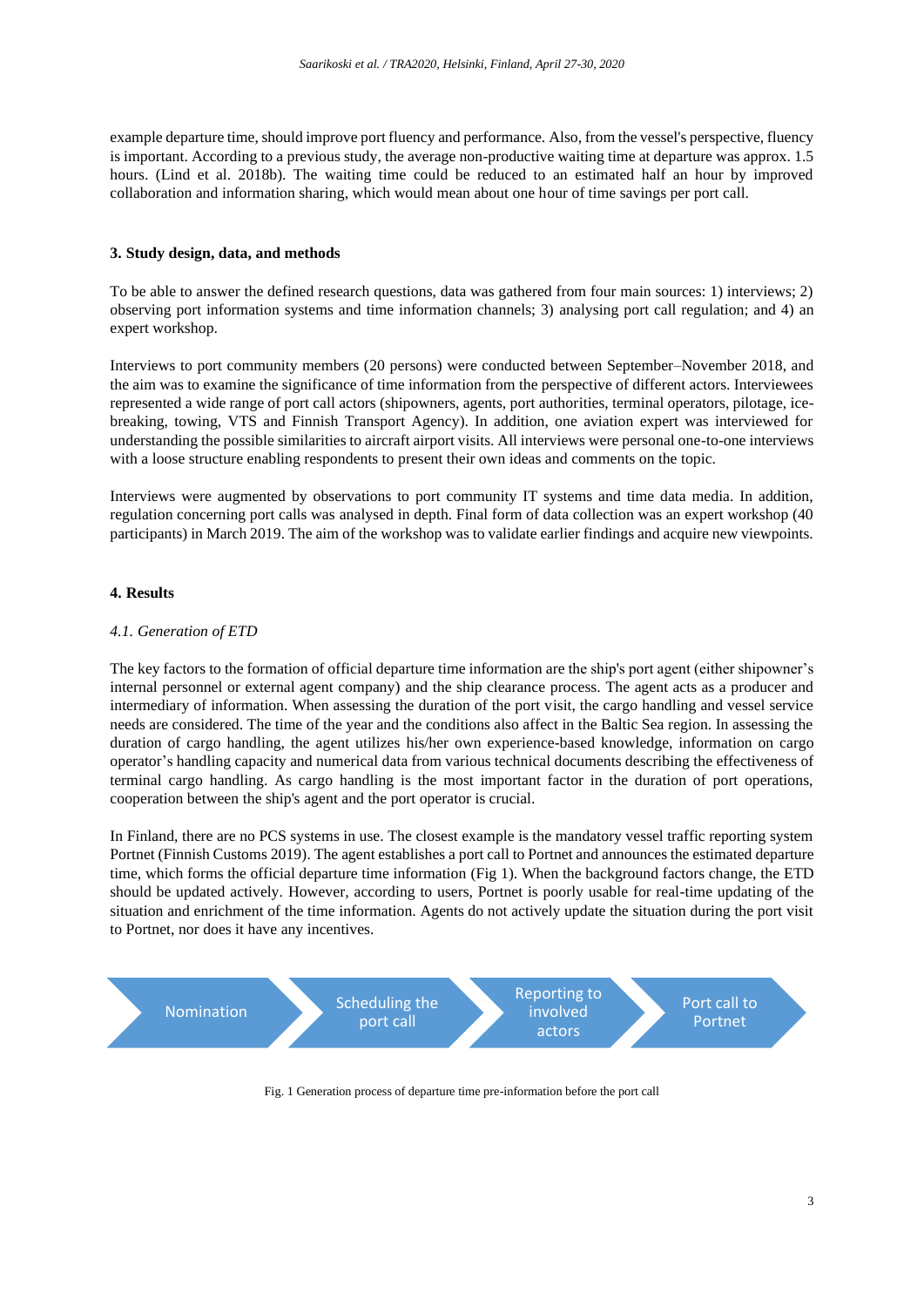# *4.2. ETD information flow and data utilization*

Once the agent has inserted the ETD information into Portnet, some port actors (other agents, port and maritime authorities) can access it directly from there. All port community members don't have user rights to Portnet. Therefore, the time information entered into Portnet is automatically distributed to different open channels, such as the PortTraffic portal (www.porttraffic.fi), Traffic Management Finland's "Liikennetilanne" service (Liikennetilanne.tmfg.fi), port authorities' websites and Finnpilot's traffic list (www.finnpilot.fi). Also, unofficial data sources like timetables, AIS services (e.g. www.marinetraffic.com), Baltice service (www.baltice.org), weather services and enterprise information systems are utilized for defining vessel departure times. These provide secondary type of information compared to official Portnet data.

Based on these departure time sources, different port call actors each typically create an excel spreadsheet for themselves for situational awareness purposes (Fig. 2).

In addition to the official Portnet information, informal but potentially high-quality information on the ship's readiness to depart is flowing in ports. The informal information is distributed mainly through bilateral communication: e-mail, telephone, face-to-face, or radio.

Chartering mode, technical characteristics, master qualifications and cargo type are important for the ship's ability to leave the port on schedule. Liner vessels are very predictable for the vessel service providers. Approximately in 2/3 of all Finnish port calls pilotage is not used. A significant part of the remaining third consists of rarely visiting tramp vessels. These types of vessels carrying weather sensitive bulk cargo are the most uncertain types in their departure time estimate. Thus, the most difficult for vessel resource resourcing are rarely visiting ships that need tugs, pilotage and icebreaking.

In Portnet, there is no possibility to take a stand on the uncertainty of the time estimates because the data is entered in a numerical format and the system offers no designated place to insert either qualitative or quantitative estimate of the time uncertainty. When the agent cannot express the uncertainty of the estimated time of departure, they may utilize the actual time to encode the uncertainty. As an example, uncertain departure times may be labelled in Portnet with "17 over", such as ETD 14:17. The interviewed agents say they have copied this protocol from pilots.

The pilotage company Finnpilot has a dual role in sharing time information: the company is a user of information, but also a producer for others. The company uses lots of effort to enrich the time information. In practise this means that the basis for their ERP system and website traffic list comes from Portnet, but they correct the departure times with better information. Many interviewees said that they follow Finnpilot's traffic list instead of Portnet information because it's more up to date.

In the workshop, it emerged that Estimated Departure Time (ETD) may not be the right kind of time information to describe what it is supposed to describe. Instead, the concept of planned time of departure (PTD) was suggested, which would be defined by the agent. PTD would be the original time plan that exists at the time when the port call is established to Portnet. In turn, ETD would be a real-time updated and refined value during the port call. This would make a conceptual distinction between the pre-port plan and the up-to-date status information during the port call.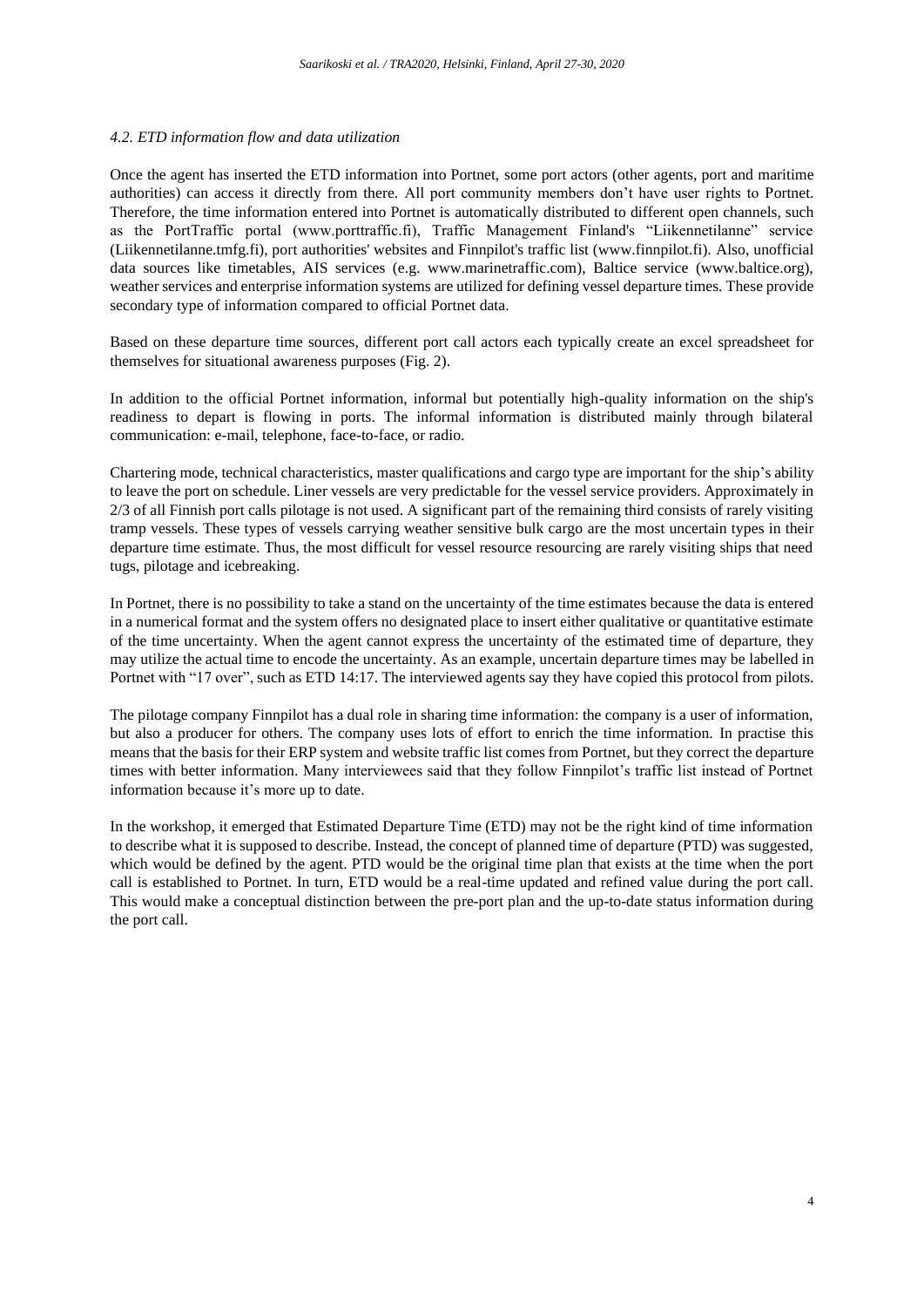

Fig. 2 Many Finnish port actors use information from various sources for defining vessel departure times and then typically create their own excel spreadsheets for situational awareness

#### **5. Discussion**

Of all the data related to port operations the development of time information sharing is considered necessary. Sharing is facilitated by the fact that there is no reason to hide the schedule and estimated movement information, as they are not business or security critical, sensitive information. In Finnish ports it is recognized that there is room for improvement in ETD sharing. However, the information is still transmitted satisfactorily, especially compared to certain other ports in the Baltic Sea region. Not all port call actors have a clear idea of where the data entered into Portnet's ETD data field is spreading. For example, the PortTraffic portal or "Liikennetilanne" service are poorly known.

One of the most interesting findings of this study is that professional sea logistics uses publicly available open information sources in its operational control. Port call actors collect shattered pieces of information. Typically, the actors compile the data and information they receive manually in an excel spreadsheet. Aim is to create a snapshot for the person itself and for the organization in order to plan workflow and allocate resources rationally.

The problem is that informal information is distributed mainly through bilateral communication. Somebody, a person or organization in port knows the ship's departure time best, but who? Logically, the ship should have the best idea of its readiness for departure, and this, or other time information, should be available in real time for everyone to use.

The interviews revealed that pilots also produce time estimations. Thus, in addition to fairway navigation knowhow, pilots have significant scheduling expertise that should be utilized in developing time information sharing.

If an up-to-date and accessible ETD is not possible, the port actors could benefit other time information or timestamps regarding the port call processes. As an example, the data of the port operators' information systems would probably be of interest to many parties, as they could be used to evaluate the estimated time of completion of cargo handling (ETC).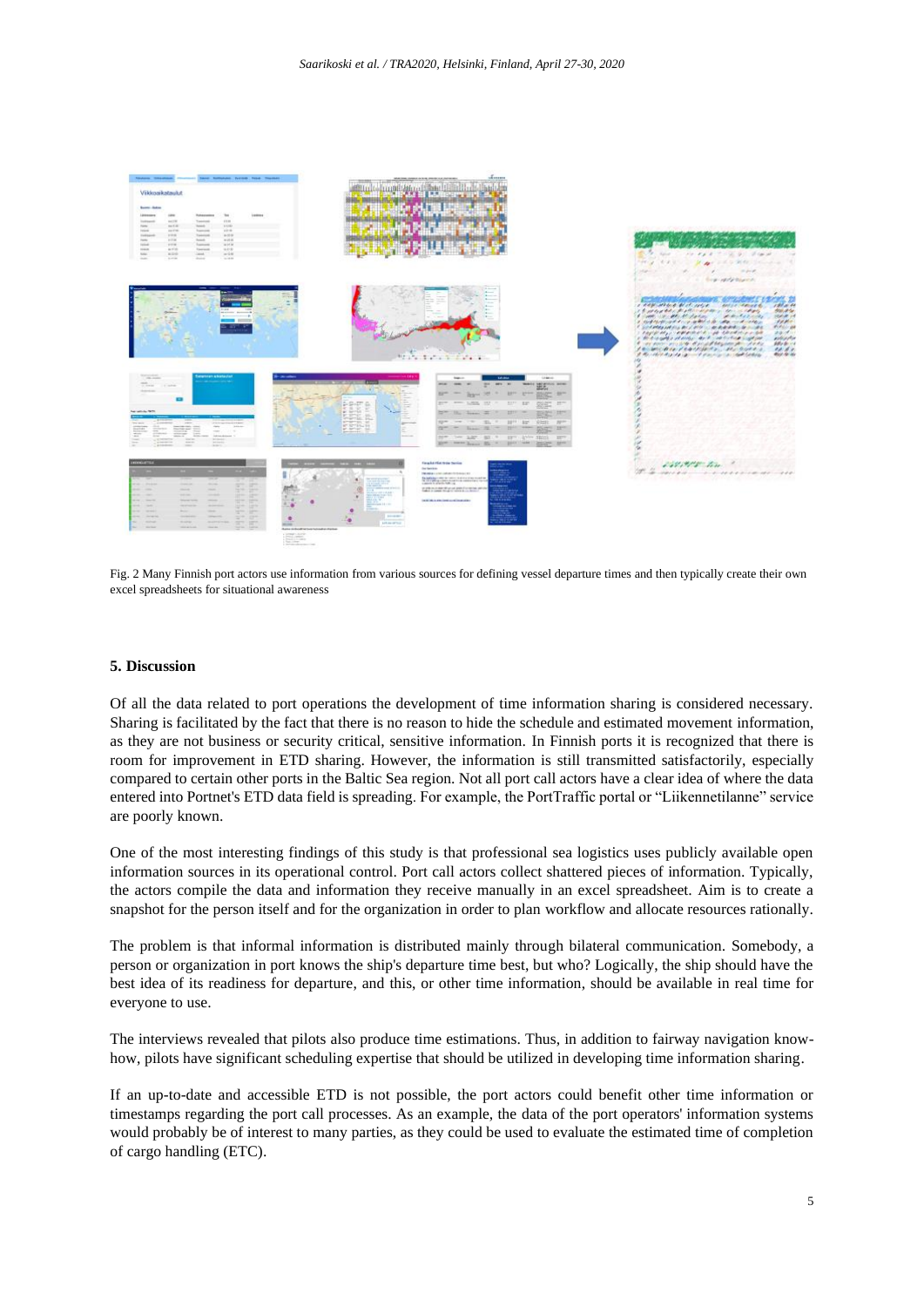In the PortCDM concept, the parties involved in planning and implementation of port calls are divided into three groups. Primary actors include ship operator (shipowner or charterer), port operator and port authority. Secondary actors include pilotage, fairway icebreaking, towing and port icebreaking and mooring services. tertiary actors consist of other vessel services (e.g. bunkering, waste management, water supply, cleaning, maintenance and repair services), authorities, VTS, shippers, receivers and road and rail carriers. Information flows best between primary group actors. It seems like secondary actors should have better time information available in order to execute their duties effectively. It should be kept in mind that their lack of high-quality information may have a significant effect on the primary actors.

An interesting finding was the attempt to hide hidden meanings in numerical data. Numerical form is poorly suited for conveying hidden meanings and machines do not understand them. There is a possibility of misunderstanding and another way should be found to express the quality of the time estimate.

In the workshop, the idea of expanding information producer responsibility from agents to other parties emerged. In this case, it would be necessary to decide who is entitled to produce official time information and to ensure that no individual entity is able to drive its own advantage through deliberately incorrect time information.

#### **6. Conclusions**

This study has focused on the availability and quality of the ship's estimated time of departure (ETD) information. It has examined how the ETD information in Finnish ports is currently generated and how the users of that information receive it.

The main conclusions from the findings can be summarized as follows. First, ships' port agents are in a key role in the creation of ETDs. Their experience and expert knowledge form the basis of the departure time estimation. Second, Portnet, the technical system serving as the source for the official ETD, does not support either updating the ETD information during the port call or presenting uncertainty regarding the estimate. These, together with the lack of incentives for updating, form a major bottleneck in providing accurate and up-to-date estimated departure time information to the port actors. Third, the actors currently form their situational awareness based on various sources of departure time information which they then use to make their own overview of the vessel operations. While with the current traffic volumes this might not be a very tedious task, some manual work is still needed, and there is a risk of "multiple truths". Thus, the ETD information should flow automatically to all users from a common source.

The study focused on Port of HaminaKotka. In order to get a comprehensive overview of the situation in Finnish ports, more interviews in other ports as well should be conducted in future. Additional interviews should be carried out especially with captains, pilots and cargo handlers of various cargo and chartering types. Country-level research could support the creation of national procedure for sharing estimated ship departure time. Also, to support that, studying which types of solutions have been taken into practice internationally and what are the experiences from using them is a topic for future research.